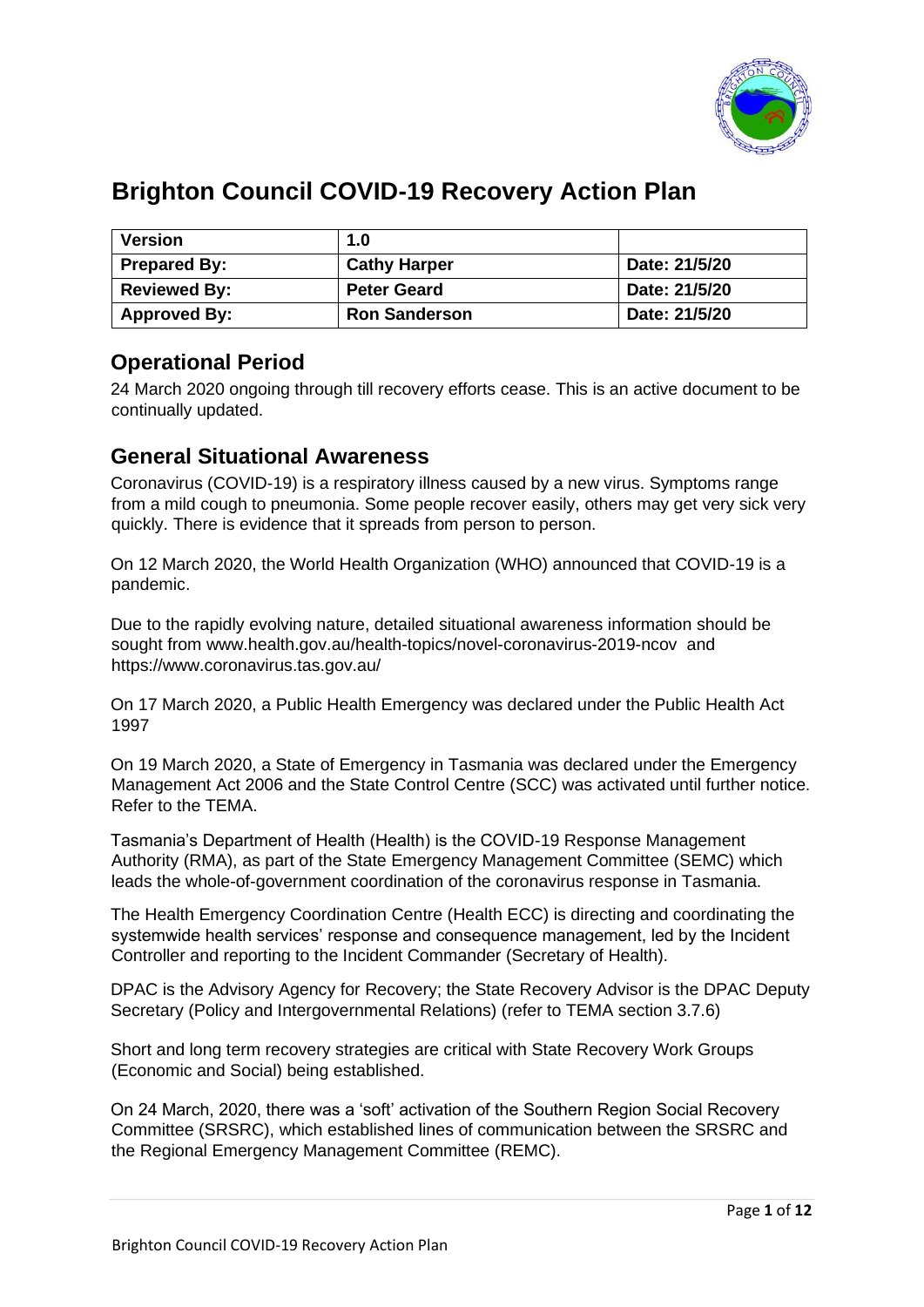

On 20 May, a Brighton Recovery Working Group formed and the need for a local action plan was identified.

On 30 March a Southern Regional Emergency Coordination Centre (SRECC) was established.

### **Mission**

To co-ordinate and manage the social and economic recovery actions undertaken with the community in the Brighton during and after the COVID-19 situation

#### **Objectives**

- 1. To ensure information relevant to the COVID-19 situation is shared effectively and in a timely manner between members of the Brighton Council and the Southern Region Social Recovery Committee and the Southern Region Emergency Management Committee.
- 2. To ensure clear communication pathways are established for internal and external communications, including community, Council's Senior Management Team and Councillors.
- 3. To develop consistent and co-ordinated messaging to local communities about the COIVD-19 situation; especially for people at risk during an emergency, those who are isolated and those who do not have access to the internet.
- 4. Identify ways to support the community now that improves recovery outcomes for communities
- 5. To identify localised health and wellbeing services who can be called upon to assist with social recovery needs resulting from the COIVD-19 situation.
- 6. To identify ways to help support local business with economic recovery needs resulting from the COIVD-19 financial situation.
- 7. Development of long-term responses to recovery from the COVID-19 situation.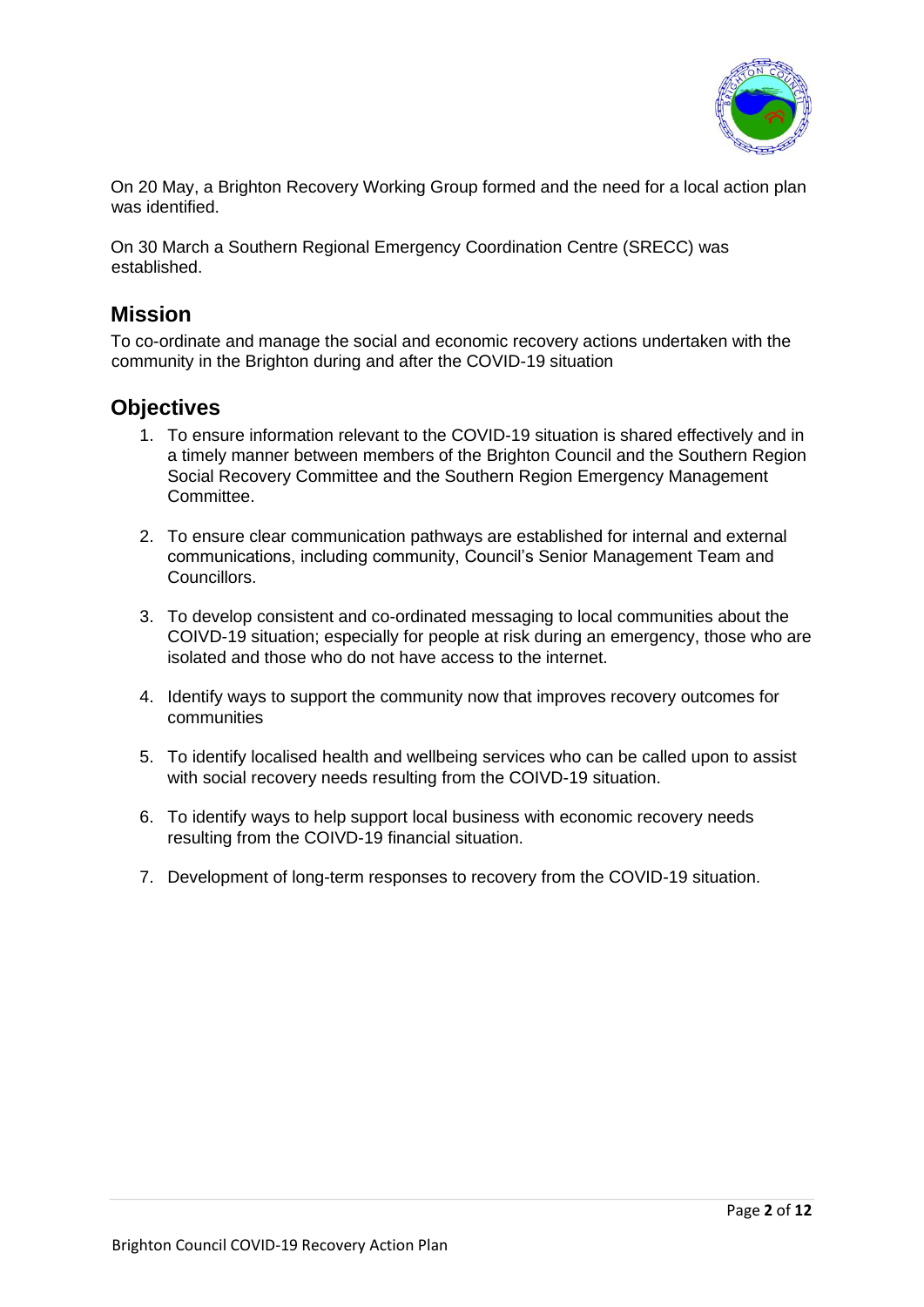

### **Members**

| <b>Key Roles</b>                              | <b>Key Responsibility</b>                                             |                                 |
|-----------------------------------------------|-----------------------------------------------------------------------|---------------------------------|
| Municipal Emergency<br>Management Coordinator | To lead coordinated community response<br>arrangements                | <b>Peter Geard</b>              |
| <b>Municipal Recovery</b>                     | To support coordinated community                                      | <b>Cathy Harper</b>             |
| Coordinator                                   | recovery arrangements                                                 |                                 |
| Senior Environmental Health<br>Officer        | To provide expert advice                                              | <b>Brent Basstian</b>           |
| General Manager                               | To coordinate delivery of local economic<br>development programs      | James Dryburgh                  |
|                                               |                                                                       |                                 |
|                                               |                                                                       |                                 |
| <b>Support Roles</b>                          |                                                                       |                                 |
|                                               |                                                                       |                                 |
| <b>Communications Officer</b>                 | To coordinate public messaging                                        | Angela Turvey                   |
| <b>Deputy Municipal Emergency</b>             | To support the Municipal Emergency                                    | Heath Macpherson                |
| <b>Management Coordinator</b>                 | <b>Management Coordinator</b>                                         |                                 |
| <b>General Manager</b>                        | To support communications at regional                                 | James Dryburgh                  |
|                                               | and state levels and providing feedback<br>to the Recovery Work Group |                                 |
| Mayor                                         | Act as spokesperson for the Council and                               | <b>Tony Foster</b>              |
|                                               | share key messages                                                    |                                 |
|                                               | Support communications at regional and                                |                                 |
|                                               | state levels                                                          |                                 |
| Councillors                                   | Engage with community members,<br>sharing key messages and providing  | Tony Foster,<br>Barbara Curran, |
|                                               | feedback to the Recovery Work Group                                   | Peter Geard, Leigh              |
|                                               |                                                                       | Gray, Phil Owen,                |
|                                               |                                                                       | Wayne Garlick,                  |
|                                               |                                                                       | Moya Jeffries,                  |
|                                               |                                                                       | Jessica Whelan,                 |
|                                               |                                                                       | <b>Tennille Murtagh</b>         |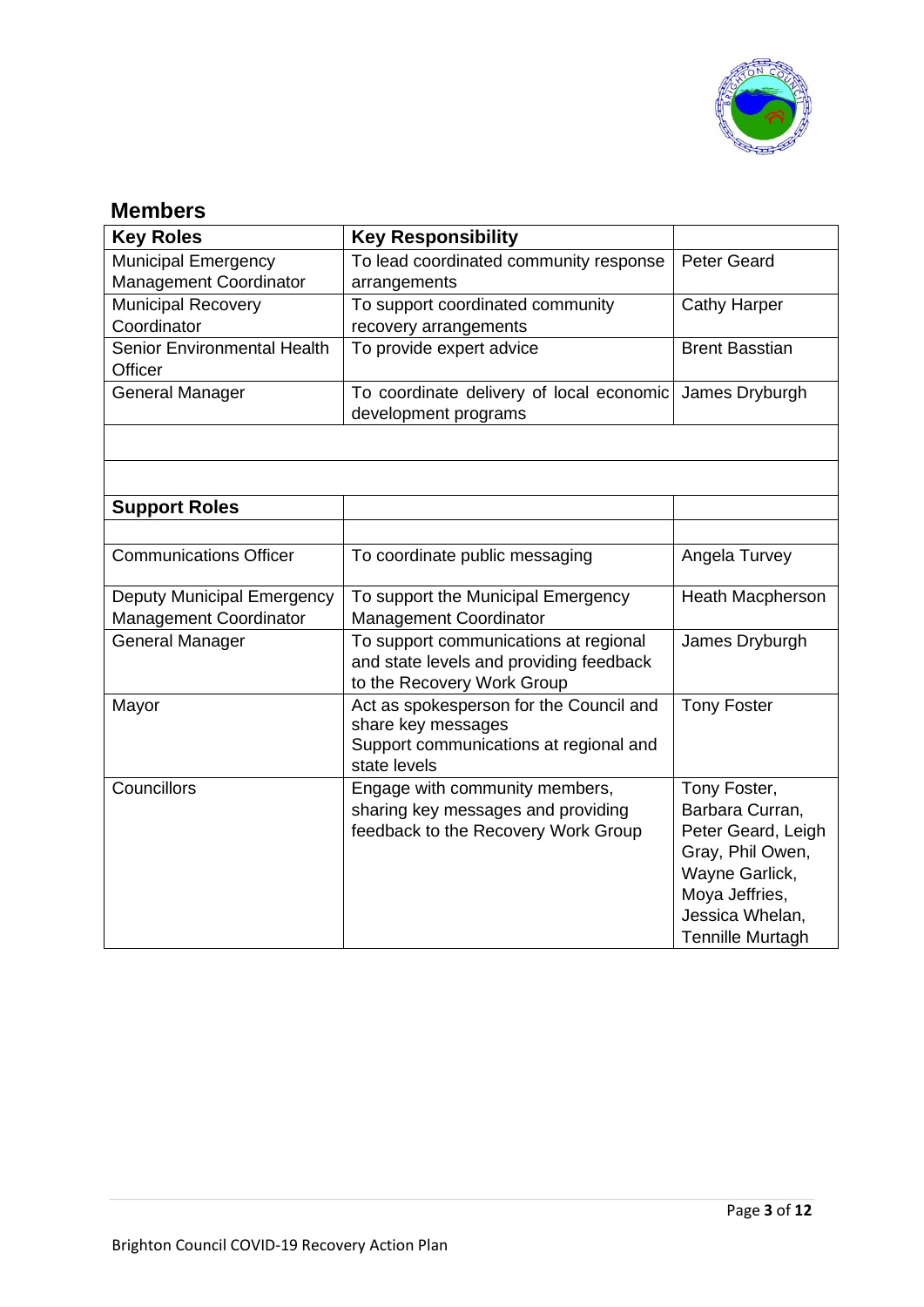

### **Objective One**

**To ensure information relevant to the COVID-19 situation is shared effectively and in a timely manner between members of the Brighton Council, the Southern Region Social Recovery Committee and the Southern Region Emergency Management Committee.** 

| <b>Action</b>                                                                                                                                                                                                                 | <b>Action By</b>                      | <b>Timing</b> | <b>Progress</b> |
|-------------------------------------------------------------------------------------------------------------------------------------------------------------------------------------------------------------------------------|---------------------------------------|---------------|-----------------|
| Convene meetings of members of the<br>Brighton Council COVID-19 Recovery Work<br>Group to provide updates on tasks, share<br>information and identify emerging issues and<br>responses.<br>Online through Microsoft TEAMS     | Municipal<br>Recovery<br>Coordinator  | As required   | Ongoing         |
| All recovery requests for actions for<br><b>Brighton Council by Southern Regional</b><br>Controller to come through the Municipal<br><b>Emergency Management Coordinator to</b><br>enable tracking and co-ordination of tasks | Municipal<br>Emergency<br>Coordinator | As required   | Ongoing         |
| Members to gather emerging issues from<br>local contacts and report back to Recovery<br><b>Work Group</b>                                                                                                                     | All                                   | As required   | Ongoing         |
| Sit Rep to be developed and forwarded with<br>emerging issues to SRSRC (Bronwyn, CC<br>Vicki) for progression to REMC and SCS as<br>required (prior to midday Mon, Wed, Fri)                                                  | Municipal<br>Recovery<br>Coordinator  | As required   | Ongoing         |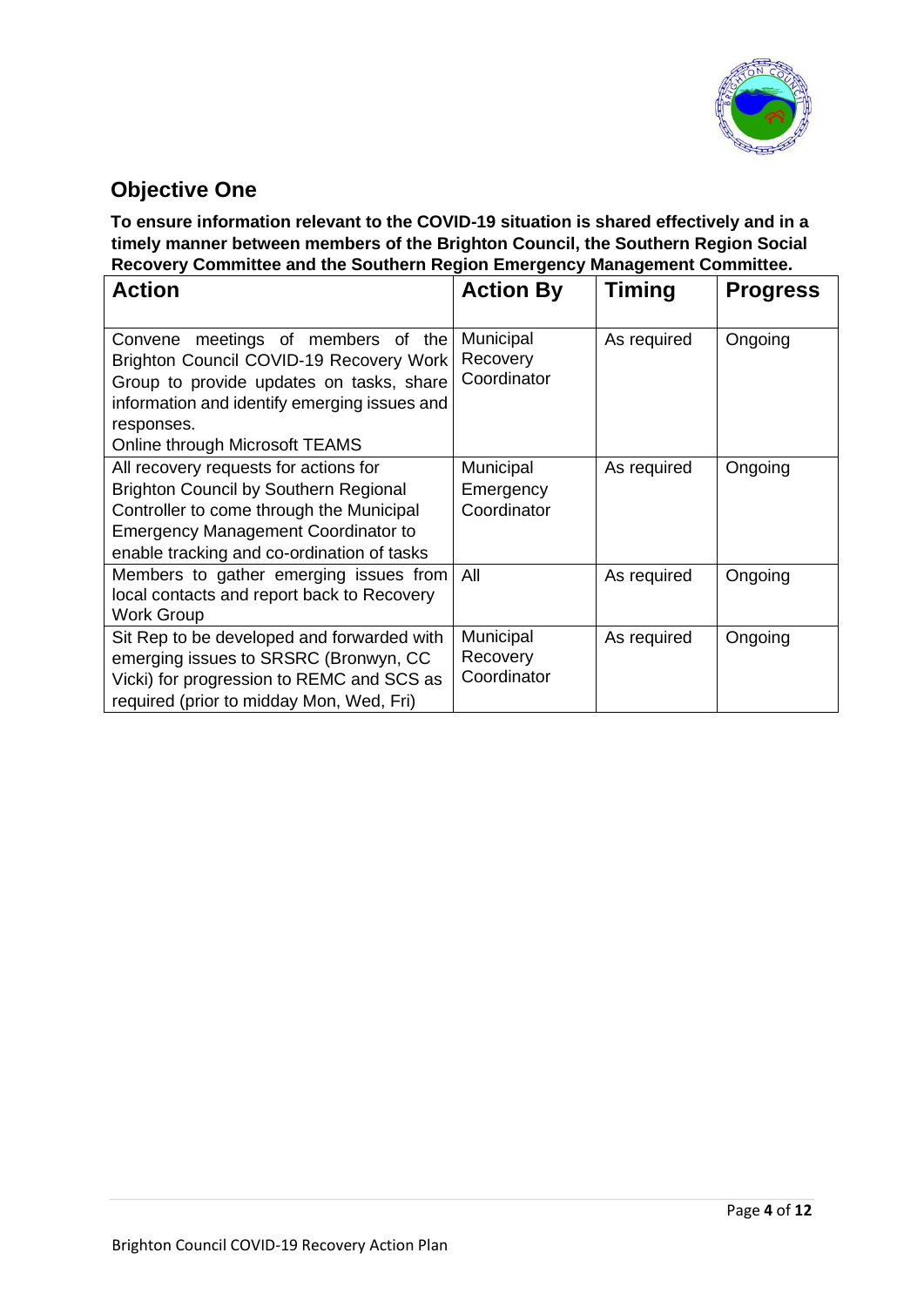

## **Objective 2**

#### **To ensure clear communication pathways are established for internal and external communications, including community, Council's Senior Management Team and Councillors**

| <b>Action</b>                                                                                                                                                    | <b>Action By</b>                     | <b>Timing</b> | <b>Progress</b> |
|------------------------------------------------------------------------------------------------------------------------------------------------------------------|--------------------------------------|---------------|-----------------|
| BC Communications officer is a supporting<br>member of the Recovery Working Group                                                                                | Communication<br>Officer             | Ongoing       | Complete        |
| All external public communications are<br>managed through the BC Communications<br>Officer to ensure consistently and reliability<br>of messaging                | Communication<br>Officer             | As required   | Ongoing         |
| That an SMT rep is a member of the<br>Recovery Working Group and shares<br>information with Councillors as required                                              | <b>SMT</b>                           | As required   | Ongoing         |
| That the<br>admin.emails@brighton.tas.gov.au be used<br>as the preferred avenue for all response<br>and recovery communications to<br>Councillors and the public | All                                  | As Required   | Ongoing         |
| That the GM convey and report relevant<br>information between the BC Recovery<br><b>Working Group and LGAT</b>                                                   | General<br>Manager                   | As required   | Ongoing         |
| That the Mayor and Councillors are<br>informed of Recovery actions                                                                                               | Municipal<br>Recovery<br>Coordinator | As required   | Ongoing         |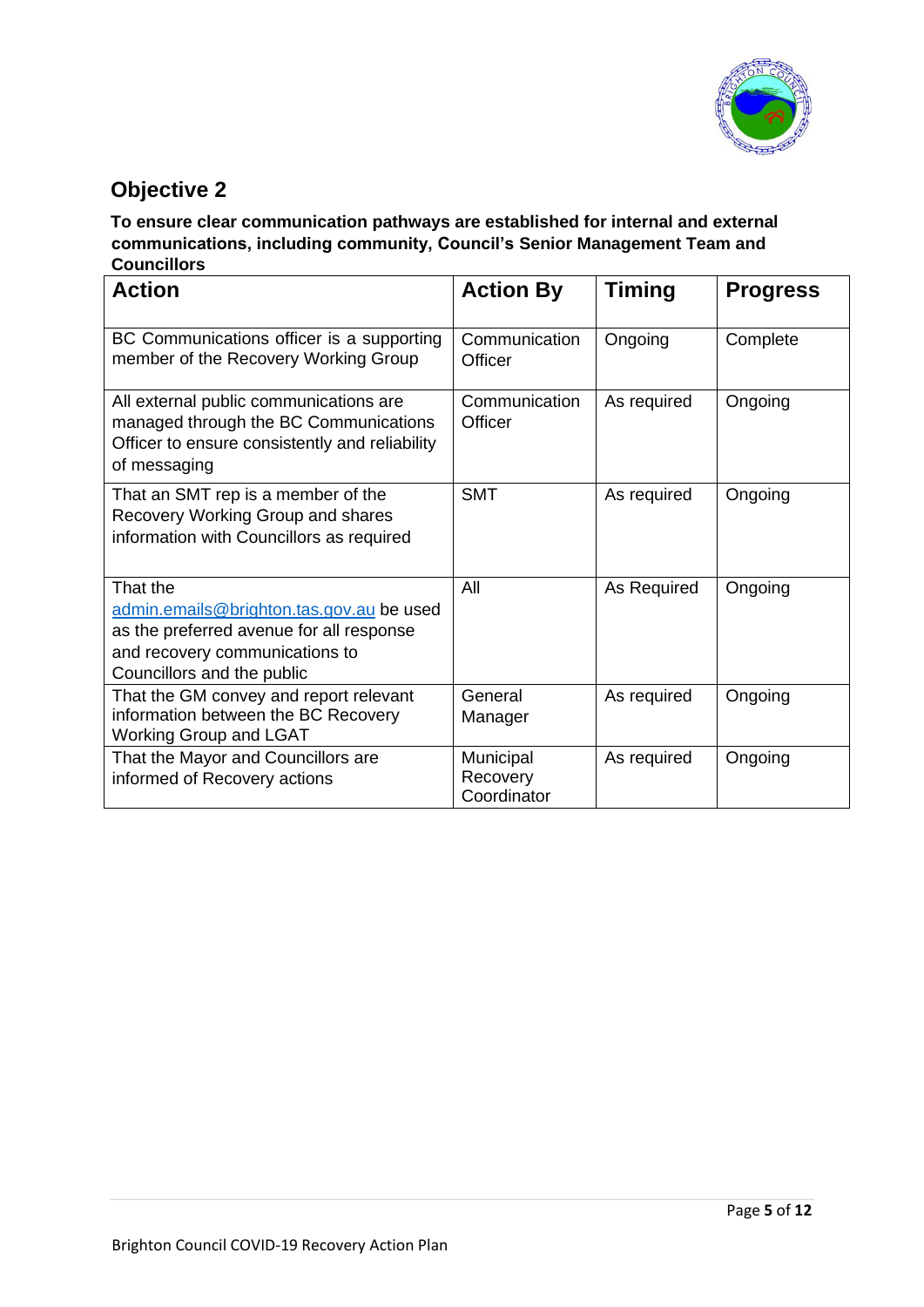

## **Objective Three**

**To develop consistent and co-ordinated messaging to local communities about the COIVD-19 situation; especially for people at risk during and after the emergency, those who are isolated and those who do not have access to the internet** 

| <b>Action</b>                                                                                                                                                                                                                                                                                                                                                                                                                                    | <b>Action By</b>                                                 | <b>Timing</b> | <b>Progress</b> |
|--------------------------------------------------------------------------------------------------------------------------------------------------------------------------------------------------------------------------------------------------------------------------------------------------------------------------------------------------------------------------------------------------------------------------------------------------|------------------------------------------------------------------|---------------|-----------------|
| disseminating<br>Identify<br>local<br>of<br>ways<br>information. Such as:<br>Local Radio 87.6FM<br>$\bullet$<br><b>Local Newspapers</b><br>$\bullet$<br>Essential service providers (EG;<br>$\bullet$<br>Pharmacies, District Nurses, GP<br>Surgeries, Welfare Clinics,<br><b>Community Care Providers)</b><br><b>Community Information Boards</b><br>$\bullet$<br>Council mailing lists and email lists<br>٠<br>Social media<br>Council website | Municipal<br>Recovery<br>Coordinator<br>Communication<br>Officer | As Required   | Ongoing         |
| Provide messaging to Mayor and other<br>elected members to ensure consistency<br>and accuracy of information                                                                                                                                                                                                                                                                                                                                     | Governance<br>Manager                                            | As Required   | Ongoing         |
| Support the use of video and other online<br>public messaging for the Mayor.                                                                                                                                                                                                                                                                                                                                                                     | Governance<br>Manager                                            | As Required   | Ongoing         |
| Development of information for<br>communities about how to access Brighton<br>Council services if/when a community lock<br>down occurs.                                                                                                                                                                                                                                                                                                          | Communication<br>Officer                                         | As Required   | Ongoing         |
| Identify and allocate staff with skills and<br>knowledge to assist with recovery actions.                                                                                                                                                                                                                                                                                                                                                        | Municipal<br>Recovery<br>Coordinator                             | As Required   | Ongoing         |
| Where available and practical assist other<br>local governments to fill staff resource gaps                                                                                                                                                                                                                                                                                                                                                      | Municipal<br>Recovery<br>Coordinator                             | As Required   | Ongoing         |
| Identify sources of truth and only share<br>information from these sources                                                                                                                                                                                                                                                                                                                                                                       | Communication<br>Officer                                         | As Required   | Ongoing         |
| Handle media enquiries, consulting with<br>GM, Mayor and staff on key messaging                                                                                                                                                                                                                                                                                                                                                                  | Governance<br>Manager                                            | As Required   | Ongoing         |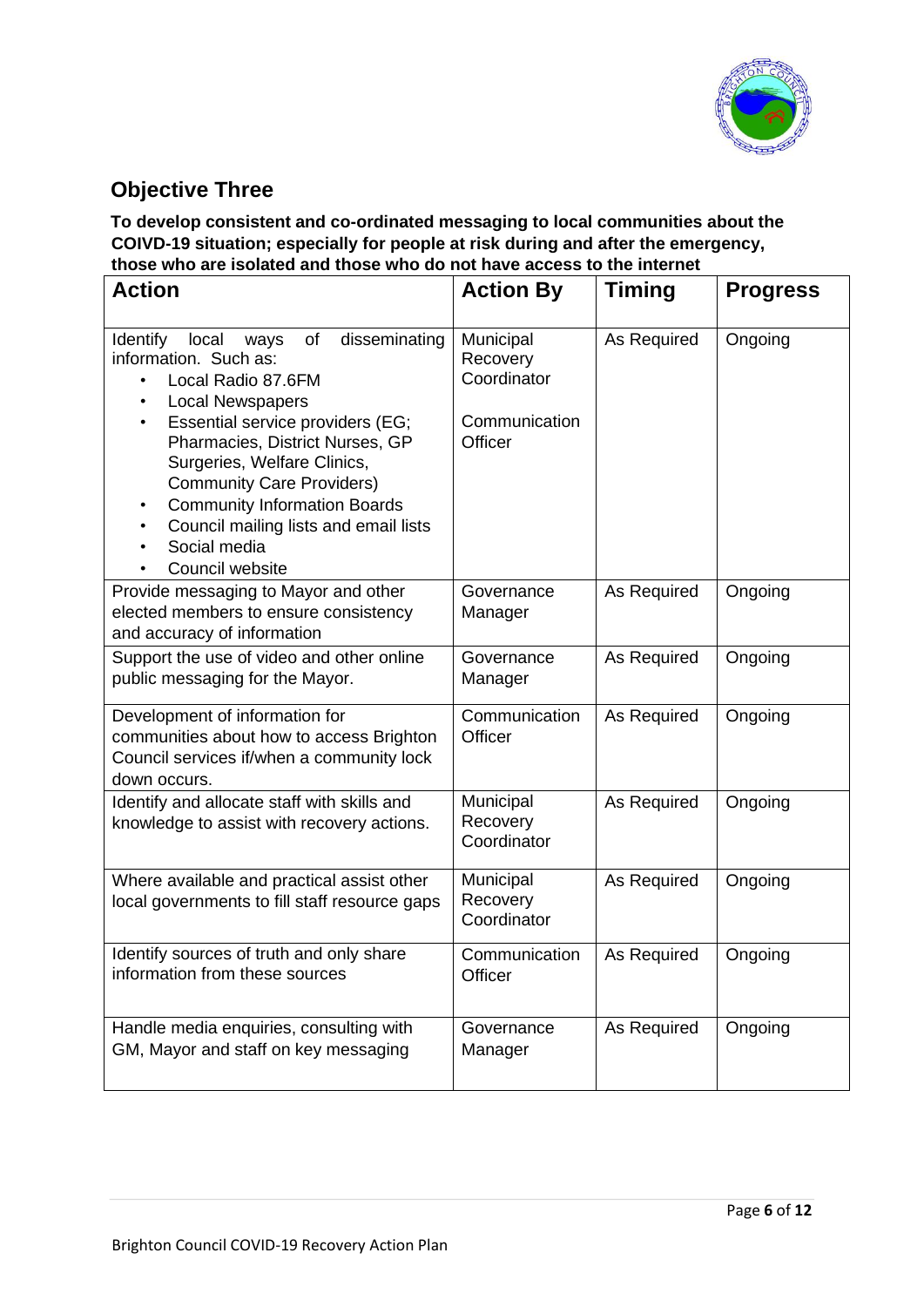

| Deliver information from lead agencies to<br>the Recovery Working Group                                     | Recovery<br>Coordinator  | As Required | Ongoing |
|-------------------------------------------------------------------------------------------------------------|--------------------------|-------------|---------|
| Linking community members and local<br>businesses to support services and<br>resources                      | Recovery<br>Coordinator  | As Required | Ongoing |
| Identify communication barriers and plan for<br>mitigation, eg literacy                                     | Recovery<br>Coordinator  | As Required | Ongoing |
| Identify communication opportunities and<br>plan for implementation                                         | Communication<br>Officer | As Required | Ongoing |
| Act as spokesperson for the Council and<br>share key messages                                               | Mayor                    | As Required | Ongoing |
| Engage with community members, sharing<br>key messages and providing feedback to<br>the Recovery Work Group | Councillors              | As Required | Ongoing |
|                                                                                                             |                          |             |         |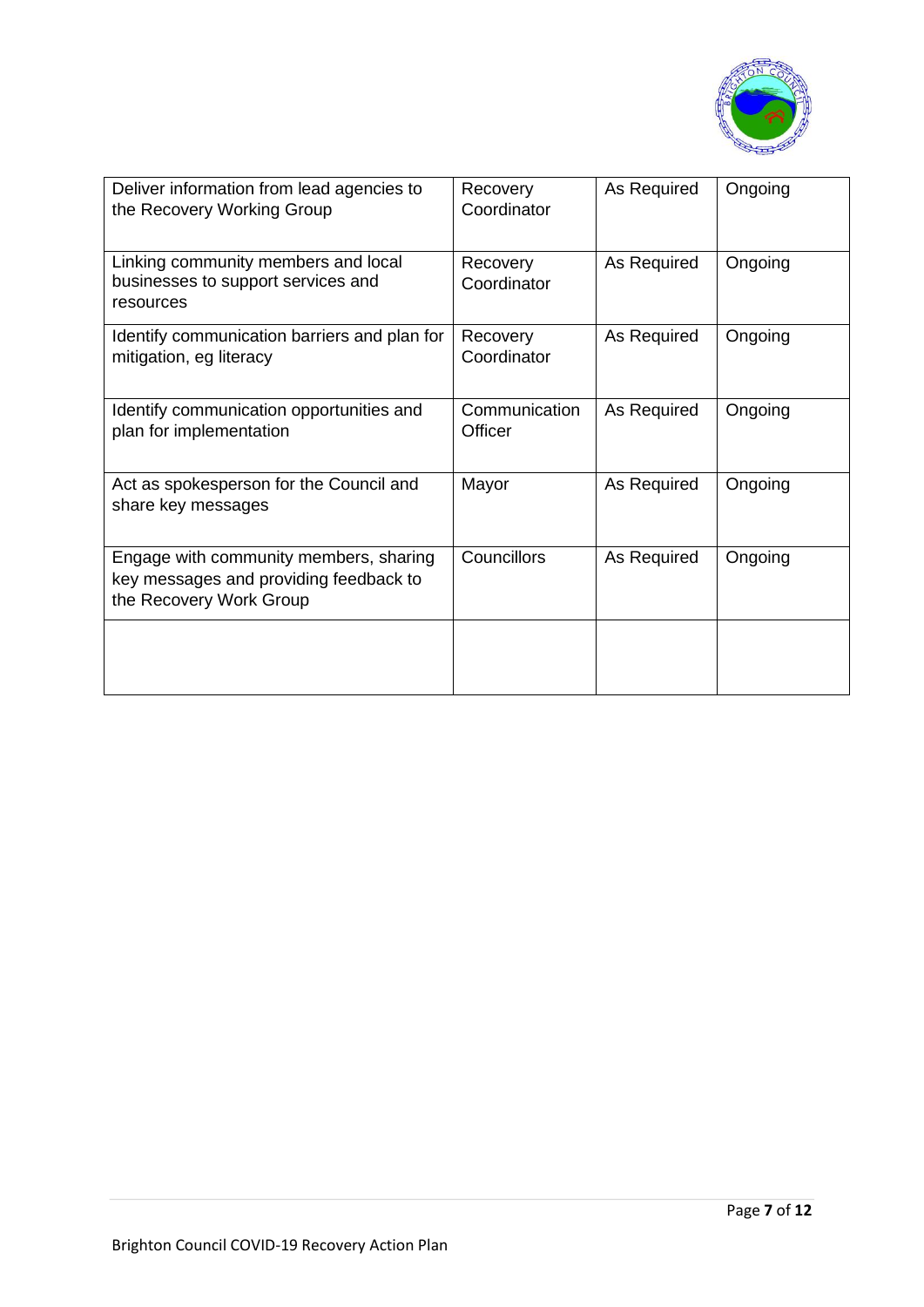

## **Objective Four**

#### **Identify ways to support the community that improves recovery outcomes for communities**

| <b>Action</b>                                                                                                                                                         | <b>Action By</b>                            | <b>Timing</b>                 | <b>Progress</b>                |
|-----------------------------------------------------------------------------------------------------------------------------------------------------------------------|---------------------------------------------|-------------------------------|--------------------------------|
| Co-ordinate with local organisations on<br>response and recovery actions                                                                                              | Municipal<br>Recovery<br>Coordinator        | As Required                   | Ongoing                        |
| Support the use of local businesses<br>wherever possible to support sustainability<br>of local businesses                                                             | General<br>Manager                          | When<br>opportunity<br>arises | Ongoing                        |
| Encourage communities to continue to<br>support and use local small businesses to<br>assist with employment opportunities                                             | Communication<br>Officer/General<br>Manager | When<br>opportunity<br>arises | Ongoing                        |
| Maintain regular contact with local not for<br>profit and charity organisations to identify<br>emerging issues and needs                                              | Municipal<br>Recovery<br>Coordinator        | As Required                   | Ongoing                        |
| Collate and share information with local<br>communities and individuals about where<br>they can find information and support for<br>essential provisions and services | Municipal<br>Recovery<br>Coordinator        | As Required                   | Complete but<br>open to review |
| Collate and share information about how to<br>stay connected and well mentally and<br>physically                                                                      | Municipal<br>Recovery<br>Coordinator        | As Required                   | Ongoing                        |
| Promote local businesses and services<br>within the Brighton municipality                                                                                             | Communication<br>Officer                    | When<br>opportunity<br>arises | Ongoing                        |
| Explore opportunities for a Brighton based<br>shop/buy local campaign as part of a<br>broader Buy Tasmanian campaign                                                  | Communication<br>Officer                    |                               | Ongoing                        |
| Continue to support Brighton Alive and its<br>community development activities, including<br>neighbourly campaigns.                                                   | Municipal<br>Recovery<br>Coordinator        |                               | Ongoing                        |
| Continue to support local community groups<br>to access resources and develop skills that<br>can be utilised in recovery actions                                      | Municipal<br>Recovery<br>Coordinator        | As Required                   | Ongoing                        |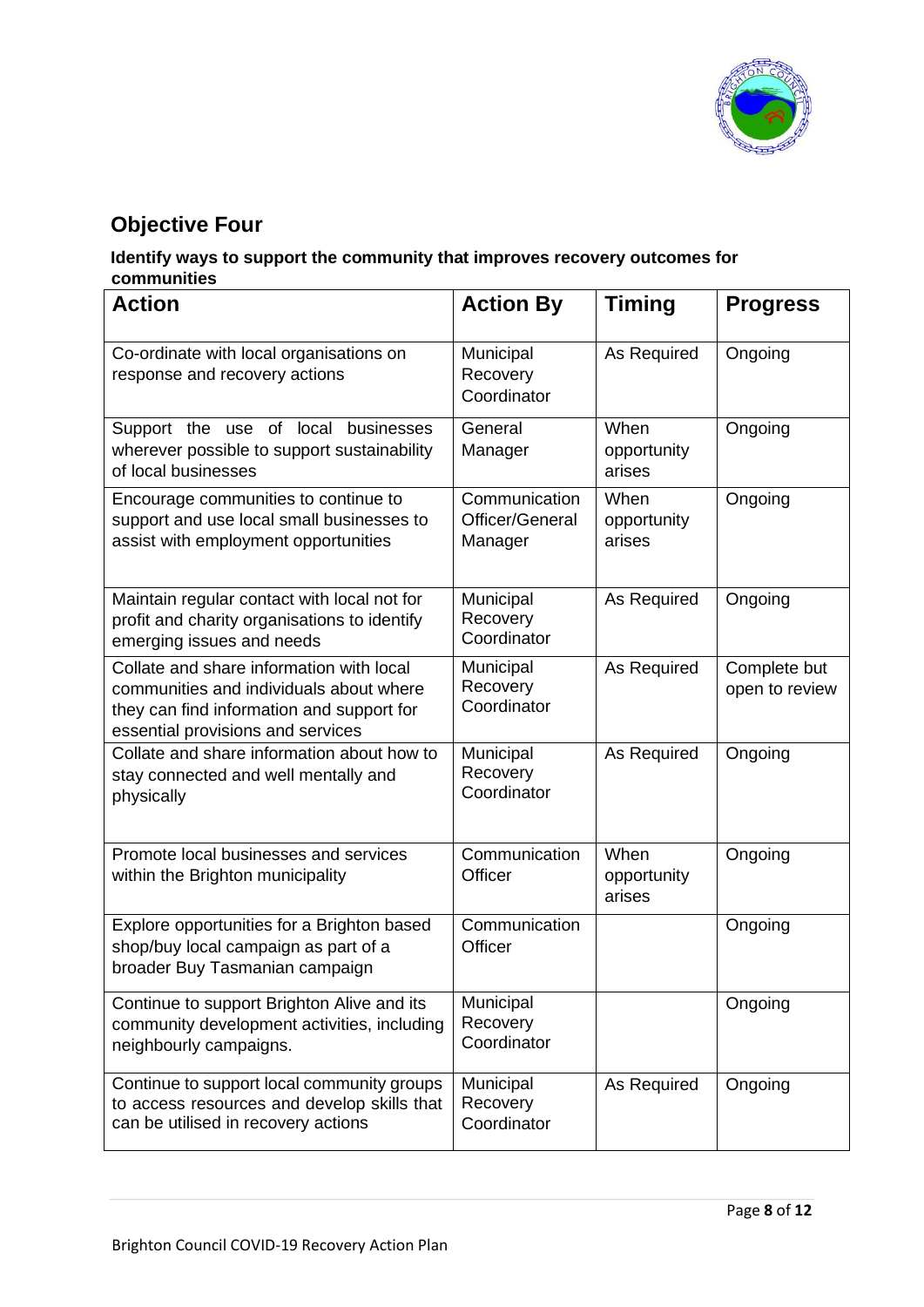

| Consider the feasibility of opening a<br>recovery centre if requested by State<br>Government | Municipal<br>Recovery<br>Coordinator | As Required | Complete with<br>consideration<br>of Guidelines<br>on emergency<br>evacuation<br>during the<br>pandemic |
|----------------------------------------------------------------------------------------------|--------------------------------------|-------------|---------------------------------------------------------------------------------------------------------|
|----------------------------------------------------------------------------------------------|--------------------------------------|-------------|---------------------------------------------------------------------------------------------------------|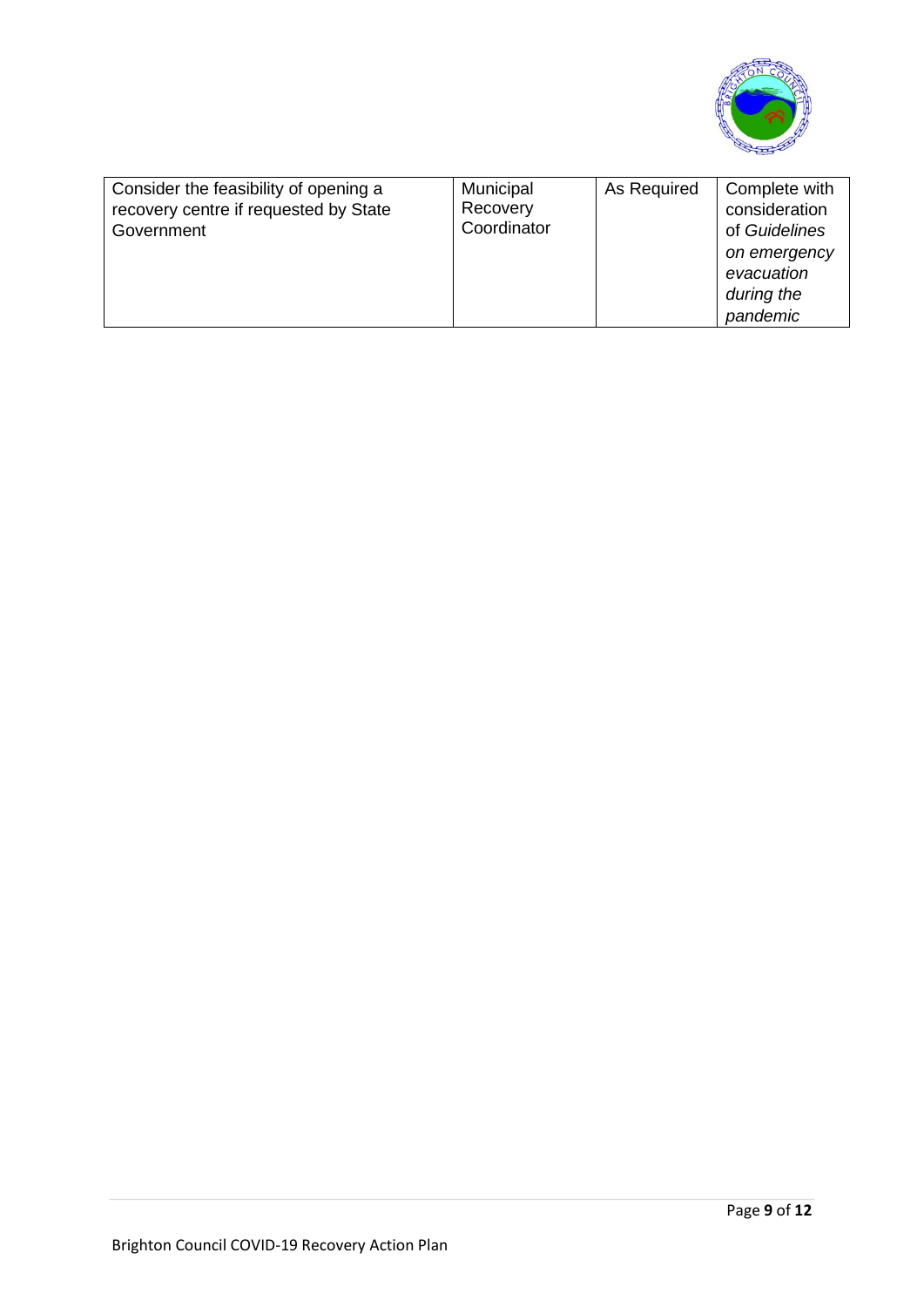

## **Objective Five**

#### **To identify localised health and wellbeing services who can be called upon to assist with social recovery needs resulting from the COVID-19 situation**

| <b>Action</b>                                                                                                                                                                                                  | <b>Action By</b>                     | <b>Timing</b> | <b>Progress</b>                |
|----------------------------------------------------------------------------------------------------------------------------------------------------------------------------------------------------------------|--------------------------------------|---------------|--------------------------------|
| Identify communities and individuals at risk<br>during an emergency                                                                                                                                            | Municipal<br>Recovery<br>Coordinator | As Required   | Complete but<br>open to review |
| Develop a list of key community contacts<br>and organisations that can support recovery<br>actions and information dissemination;<br>especially for communities and individuals<br>at risk during an emergency | Municipal<br>Recovery<br>Coordinator | As Required   | Complete but<br>open to review |
| Develop a list of local health and well-being<br>services that can be called on in recovery<br>actions                                                                                                         | Municipal<br>Recovery<br>Coordinator | As Required   | Complete but<br>open to review |
| All enquiries about volunteering<br>opportunities to be referred to Volunteering<br>Tasmania where a local need for that<br>person or service is not required                                                  | All members                          | As Required   | Complete                       |
|                                                                                                                                                                                                                |                                      |               |                                |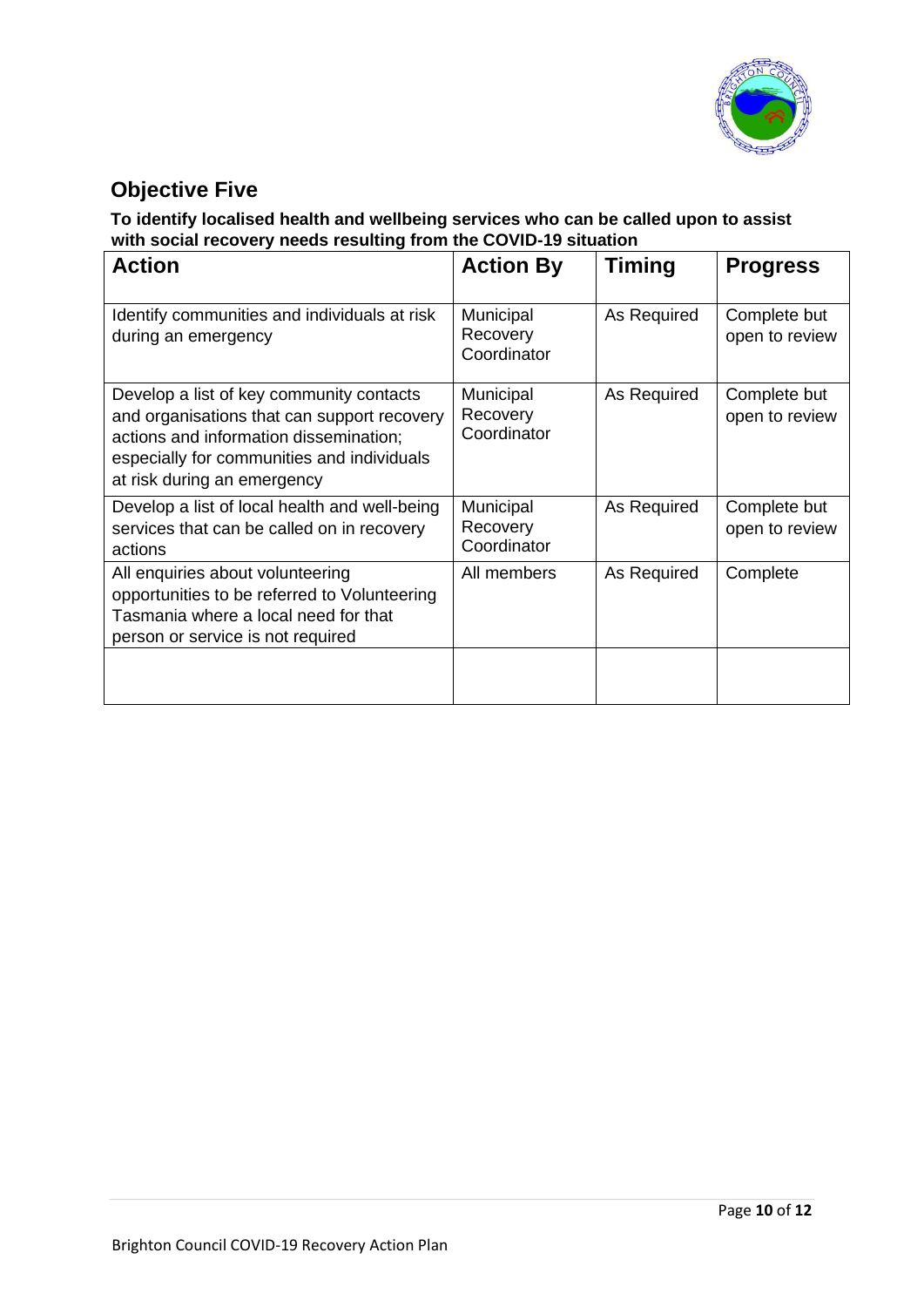

## **Objective Six**

#### **To identify localised business support services who can be called upon to assist with economic recovery needs resulting from the COVID-19 situation.**

| <b>Action</b>                                                                                                                                                                                                                                                                                                                                                             | <b>Action By</b>   | <b>Timing</b> | <b>Progress</b> |
|---------------------------------------------------------------------------------------------------------------------------------------------------------------------------------------------------------------------------------------------------------------------------------------------------------------------------------------------------------------------------|--------------------|---------------|-----------------|
| Maintain knowledge of information from key<br>sources from State and Federal<br>Government, in particular the<br><b>Australian Taxation Office, Services</b><br>Australia, Business Tasmania, Digital<br>Ready Tasmania, Destination Southern<br>Tasmania, Enterprise Centres Tasmania,<br>Tasmanian Hospitality Association, Brand<br>Tasmania, Department of Education, | General<br>Manager | As Required   | Ongoing         |
| Employment Support services and others.                                                                                                                                                                                                                                                                                                                                   |                    |               |                 |

### **Objective Seven**

#### **Development of long-term responses to recovery from the COVID-19 situation**

| <b>Action</b>                                                                                                       | <b>Action By</b>                     | Timing      | <b>Progress</b> |
|---------------------------------------------------------------------------------------------------------------------|--------------------------------------|-------------|-----------------|
| <b>Establish Brighton Recovery Working</b><br>Group to identify recovery needs and to<br>implement recovery actions | Municipal<br>Recovery<br>Coordinator | As Required | Complete        |
| Manage Recovery in line with Principles for<br><b>Disaster Recovery</b>                                             | Recovery<br><b>Working Group</b>     | As Required | Ongoing         |
| Engage with community to identify issues                                                                            | Recovery<br><b>Working Group</b>     | As Required | Ongoing         |
| Collaborate with community to develop<br>Recovery actions in response to local<br>identified need                   | Recovery<br><b>Working Group</b>     | As Required | Ongoing         |
|                                                                                                                     |                                      |             |                 |
|                                                                                                                     |                                      |             |                 |